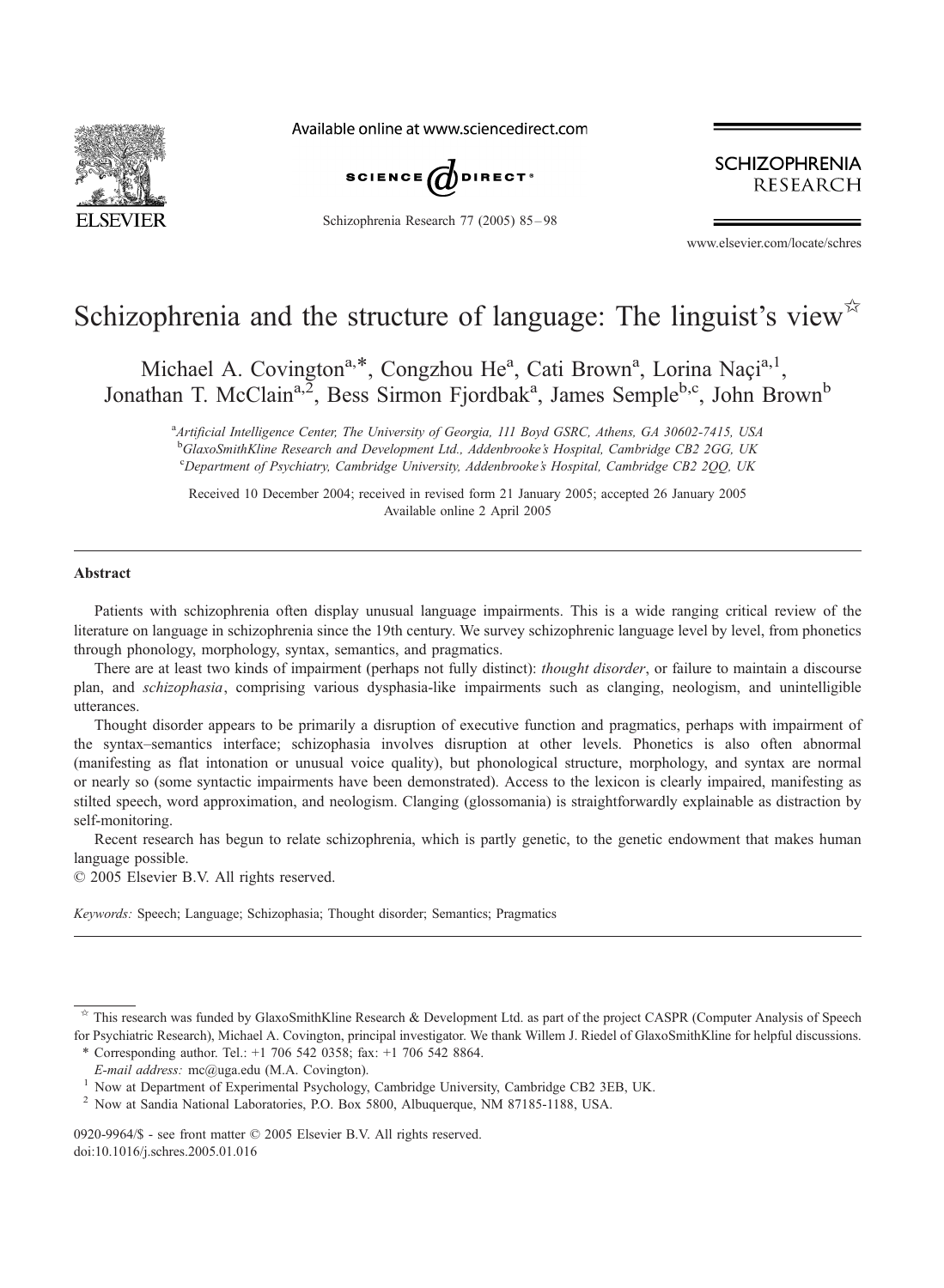# 1. Introduction

Many, though not all, patients diagnosed with schizophrenia display abnormalities of language. These abnormalities are highly variable and often hard to characterize. It is often unclear whether they reflect deficits in language itself or in related cognitive processes such as planning, execution, and memory.

In this paper, we review schizophrenic language impairments from the linguist's viewpoint, to see how schizophrenia affects phonology, syntax, semantics, and other recognized components of language. Our goal is to identify the important observed phenomena and important ideas about them.

The research publications reviewed here were found partly by computer search and partly by reading broadly and following up references, with special attention to older sources not retrievable by computer search. Other useful literature reviews, less linguistically oriented than our own, have been given by [Andreasen \(1979a,b\),](#page-10-0) [Cutting \(1985\),](#page-11-0) [Chaika](#page-11-0) (1990), [McGrath \(1991\) McKenna \(1994\),](#page-12-0) [Rieber](#page-12-0) and Vetter (1994), [Thomas and Fraser \(1994\),](#page-12-0) and [DeLisi \(2001\).](#page-11-0)

#### 2. Language disorder and thought disorder

#### 2.1. Formal thought disorder

In the psychiatric literature, many of the abnormalities of language in schizophrenia are lumped together as formal thought disorder (a disorder in the form of thought, not the *content*). [McKenna \(1994, pp. 10–11\)](#page-12-0) explains:

The term undoubtedly encompasses a number of quite disparate abnormalities... . Perhaps most commonly it is the moment-to-moment, logical sequencing of ideas which is at fault. At other times, the mechanisms of language production themselves appear to be disturbed, so that the meaning of individual words and phrases is obscured. At still other times, the fault seems to be at the level of discourse: individual words, sentences, and sequences of thought make sense, but there is no discernible thread to longer verbal productions.

Florid formal thought disorder is "a relatively uncom-mon finding in acute schizophrenia" ([McKenna, 1994,](#page-12-0) p. 12), though it is somewhat more common in chronic cases.

Manifestations of formal thought disorder include poverty of content (failure to express sufficient information), loss of goal (slippage away from the intended topic), clanging (chaining together similarsounding words as if distracted by them), and other kinds of incoherence and unintelligibility.

## 2.2. Chaika on linguistic structure

The study of schizophrenic language disorder by linguists began with [Chaika \(1974\),](#page-11-0) who studied a single patient who "spoke normally for weeks at a time, her deviant language coinciding with what her psychiatrists term 'psychotic episodes'"(p. 259). Stripped of some mid-1970s theoretical terminology, and condensed somewhat, the abnormalities that Chaika observed were:

- (1) Failure to utter the intended lexical item;
- (2) Distraction by the sounds or senses of words, so that a discourse becomes a string of word associations rather than a presentation of previously intended information;
- (3) Breakdown of syntax and/or discourse;
- (4) Lack of awareness that the utterances are abnormal.

Of these, (2) is most characteristic of schizophrenia; (1) and (3) resemble ordinary speech errors, and (4) resembles some forms of aphasia.

## 2.3. Schizophrenic language vs. normal speech errors

[Fromkin \(1975\)](#page-11-0) responded that "except for the disruption of...discourse which can be attributed to non-linguistic factors, all the features [of schizophrenic language] are prevalent in normal speech as exemplified by speech errors and 'slips of the tongue" Mistaken lexical choices and minor scramblings of syntax are common in everyday speech. Indeed, speech errors are often triggered by the sounds or senses of recently uttered words, and speakers are commonly unaware of their fumbles ([Fromkin \(1973\);](#page-11-0) Meringer and Mayer (1895); Freud (1904/1965)).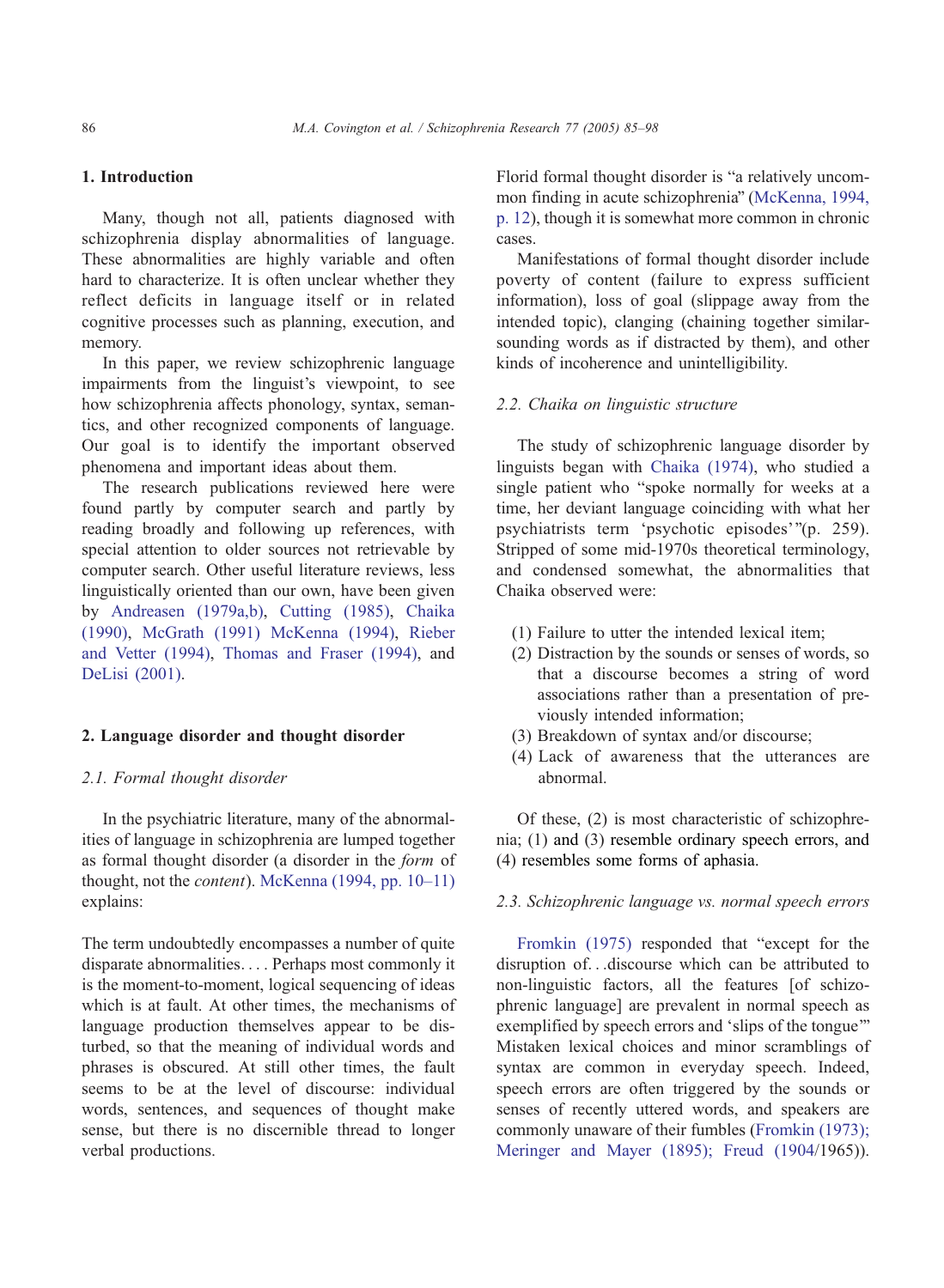Thus,  $(1)$ ,  $(2)$ ,  $(3)$ , and  $(4)$  of Chaika's core abnormalities are all disposed of, except for derailment of discourse, which Fromkin considers extralinguistic.

This claim has not held up. Although there are obvious similarities between Chaika's samples of schizophrenic language and Fromkin's corpus of speech errors, there are also obvious differences. Normal speakers make occasional errors like those seen in schizophrenia, but not whole strings of errors. A representative patch of gibberish from Chaika's patient comprised 9 syllables, and uncorrected speech errors of such length and unintelligibility do not occur in normal speech. What's more, normal speakers, when an error is pointed out, immediately correct it; speakers with schizophrenia do not.

Moreover, Chaika's patient would commonly string together 10 or 20 sentences connected, as far as one can see, only by word associations ([Chaika,](#page-11-0) 1974, pp. 260–261); ordinary people, even when plagued by speech errors, do not do this. Normal speech errors are momentary deviations from a discourse plan that is immediately resumed.

## 2.4. Loss of voluntary control

In later work, [Chaika \(1990\)](#page-11-0) argues that schizophrenic language disorder is fundamentally a loss of voluntary control over the speech generation process. Indeed, according to [Chapman \(1966\),](#page-11-0) patients sometimes say in retrospect that this is exactly what happened—they couldn't control their speech. This echoes the main theme of the Schneiderian first-rank symptoms [\(Schneider, 1959, Mellor, 1970\)](#page-12-0), which is loss of control over the train of thought. Note however that Chaika's original patient (1974) apparently lacked such insight.

Chaika argues that loss of voluntary control ties together a wide range of observed phenomena, depending on which part of language production goes out of control—most often discourse organization, but often lexical retrieval, and sometimes pronunciation or syntax. It fits well into a more general conception of schizophrenia as degradation of communication between mental subsystems.<sup>3</sup>

# 2.5. Schizophrenic language disorders vs. aphasia

How much do the language disturbances of schizophrenia resemble the aphasia caused by stroke, traumatic brain injury, or neurological conditions such as epilepsy?<sup>4</sup>

Researchers agree that there are important differences, but beyond that, discussion of the issue has been complicated by the heterogeneity of both schizophrenia and aphasia. [Lecours and Vanier-](#page-12-0)Clément (1976) claim that:

- . Aphasia-like symptoms are "episodically observed" in only a small proportion of subjects considered to be schizophrenics" (p. 516) whereas the aphasia produced by stroke or brain injury is in most cases constantly present.
- ! Patients with aphasia have normal thoughts and express them with difficulty; those with schizophrenia have unusual thoughts (or disorganized discourse plans) and express them with comparative ease.

The latter of these is more a programmatic definition than an empirical observation, since it begs the question of whether the patient could evince unusual thoughts without language.

[Pinard and Lecours \(1983\)](#page-12-0) compare schizophrenic language to Wernicke's aphasia (including jargon aphasia), a disorder in which the patient speaks fluently but unintelligibly. Their main findings:

- ! Schizophasic discourse often has a preferred theme or preoccupation; aphasic discourse rarely does.
- ! Speakers with schizophrenia often jump from one subject to another based on the sounds or associations of words they have uttered (association chaining or glossomania). "This...is seldom observed in jargon aphasia; it requires lexical mastery well beyond that of most aphasics, as well as remarkable control of prosody" (p. 320).
- ! Schizophasic discourse often includes rare words, evidence of a large, intact vocabulary; jargon aphasia, even when very fluent, shows a restricted vocabulary.

<sup>3</sup> Not necessarily physical areas of the brain, but modules of the mental software.

<sup>4</sup> Throughout, following the usage of the sources cited, we understand "aphasia" to include dysphasia (partial impairment).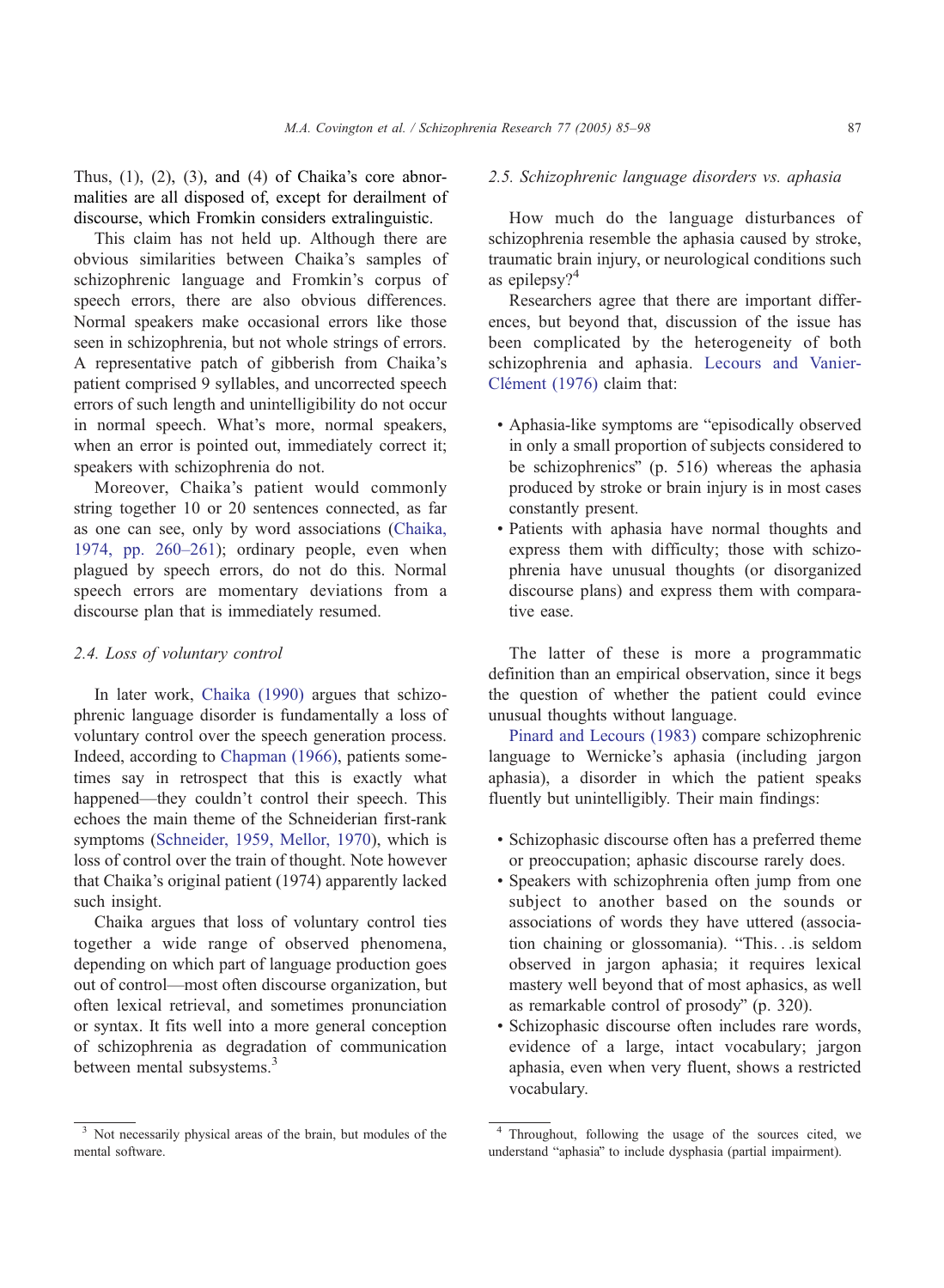! Schizophrenic speech can include conscious creation of new words (neologisms) and consciously constrained discourse in which the speaker is well aware that the speech is unusual, whether or not others can understand it. Aphasic speakers who produce fluent unintelligible discourse do not seem to be fully aware of what they are doing, and if they create new words, it is as if by accident.

Based on clinical experience, [Taylor \(1999, pp.](#page-12-0) 64–68) finds somewhat more overlap between formal thought disorder and aphasia, especially posterior (Wernicke's) aphasia. He distinguishes them largely by verbal comprehension, which is relatively intact in schizophrenia. [Gerson et al. \(1977\)](#page-11-0) give a different set of distinguishing criteria revolving around the claim that patients with aphasia have more insight than those with schizophrenia into the fact that communication is failing (more or less the direct opposite of [Pinard and](#page-12-0) Lecours (1983)'s perspective). Finally, [Oh et al.](#page-12-0) (2002) report that standard aphasia tests do not detect formal thought disorder. They conclude that thought disorder is distinct from the widely recognized forms of aphasia.

#### 2.6. Andreasen's 18-point scale

The standard account of schizophrenic language today is that of [Andreasen \(1979a,b\),](#page-10-0) whose Thought, Language, and Communication (TLC) scale ([Andrea](#page-10-0)sen, 1986) (later refined as [Andreasen and Grove,](#page-10-0) 1986) provided a foundation for subsequent research and clinical practice.

The scale comprises 18 symptoms: poverty of speech, poverty of content (wordy vagueness), pressure of speech (excessive speed or emphasis), distractibility (by stimuli in the environment), tangentiality (partly irrelevant replies), loss of goal, derailment (loss of goal in gradual steps), circumstantiality (numerous digressions on the way to the goal), illogicality, incoherence ("word salad," severely disrupted structure), neologisms (novel made-up words), word approximations (coined substitutes for existing words, such as *handshoe* 'glove'), stilted speech (pompous or overly formal style), clanging, perseveration, echolalia, blocking (sudden stoppage), and self-reference (talking about oneself excessively). (We have reordered Andreasen's list to put similar symptoms together. On the arrangement of these dysfunctions into linguistic levels see also [Thomas \(1997\).](#page-12-0))

Formal thought disorder is certainly not confined to schizophrenia. Clanging, in Andreasen's sample, occurred in mania but not in schizophrenia, even though it is normally considered typically schizophrenic. Many of the "negative" speech symptoms (poverty of speech, derailment, loss of goal, and blocking) also occurred in depression. Based on these results, Andreasen argues cogently that the symptoms comprise a range of distinct dysfunctions with no simple common core.

## 2.7. Which symptoms are the most common?

Whereas Chaika's work was based on a few unusually florid cases, [Andreasen \(1979b\)'](#page-10-0)s study gives some statistical perspective. She reports that in 45 patients diagnosed with schizophrenia:

- ! derailment, loss of goal, poverty of content, and tangentiality were the most common of the 18 thought-disorder symptoms;
- ! poverty of speech, pressure of speech, illogicality, and perseveration were moderately common;
- ! self-reference and incoherence were moderately uncommon;
- and the remaining thought-disorder symptoms were rare.

A much larger sample would of course be required for entirely valid statistics.

## 2.8. Which symptoms correlate with which?

#### 2.8.1. Andreasen's subgrouping

Andreasen's first attempt at a factor analysis ([Andreasen, 1979b\)](#page-10-0) yielded only one definite factor, "verbosity," which is low in poverty of speech, and high in derailment, illogicality, loss of goal, perseveration, incoherence, and pressure of speech. "Loose associations" (tangentiality, derailment, incoherence, illogicality, and clanging) formed a separate group apparently orthogonal to "verbosity."

A later study ([Andreasen and Grove, 1986\)](#page-10-0) found two main factors, "fluent disorganization" (pressure, distractibility, derailment, loss of goal, and persever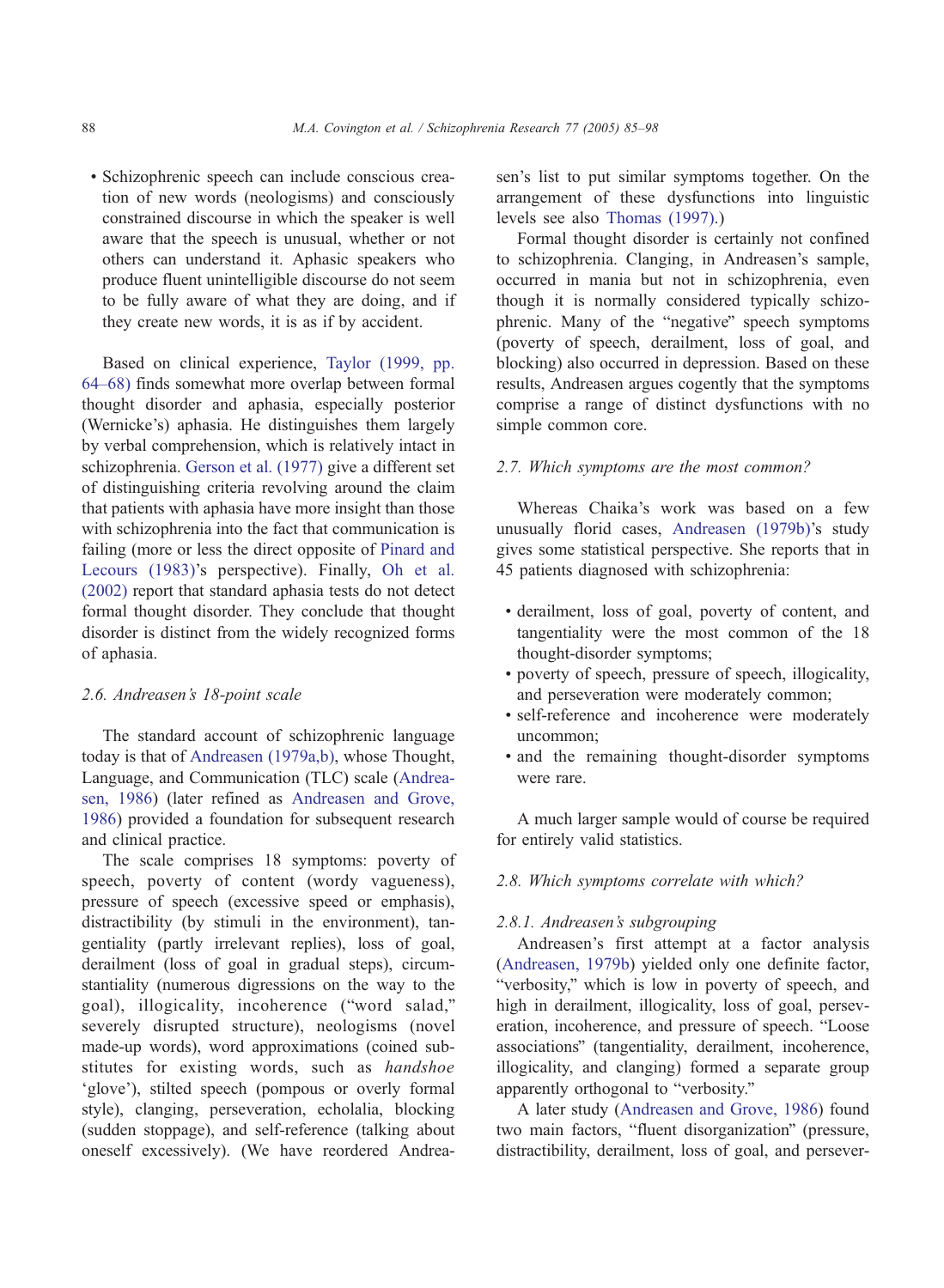ation) versus "emptiness" (poverty of speech and content), characteristic of mania and schizophrenia respectively.

#### 2.8.2. Liddle's TLI

[Liddle et al. \(2002\)](#page-12-0) simplified Andreasen's TLC index into a Thought and Language Index comprising 8 symptoms, which factor analysis divided into 3 groups (Table 1) with strong, cleanly separate factor loadings.

They found that the disorganization and impoverishment symptom groups were "approximately orthogonal rather than bipolar" (neither one is the opposite of the other; they can coexist in any combination). Perseveration and distractibility correlated with each other but were independent of both impoverishment and disorganization.

Another noteworthy result was that "the scores in the healthy control group were not negligible," i.e., the abnormalities were found, in mild form, in non-patients.

The triad of [Liddle et al. \(2002\)](#page-12-0) resembles other classifications of symptoms of schizophrenia going back all the way to the 19th-century division into catatonia (negative symptoms), paranoia (odd thoughts), and hebephrenia (disorganization).

#### 2.8.3. Chen's CLANG

In a paper that deserves to be better known, [Chen](#page-11-0) et al. (1996) present an alternative to Andreasen's TLC scale and its derivatives. Their CLANG (Clinical Language) scale comprises 17 symptoms classified according to levels of linguistic structure.<sup>5</sup> Ranging beyond Andreasen's and Liddle's scales, CLANG includes disturbances of fluency, voice quality, and articulation. It is a fuller evaluation of speech, not just "thought" or discourse.

The factor analysis by Chen et al. found three major kinds of language dysfunction in schizophrenic patients, "syntactic," "semantic," and "production." "Syntactic" dysfunction affects the structure of language on all levels, including lexical access. "Semantic" dysfunction affects the ability to map thoughts onto language and pursue a communicative goal; it corresponds closely to the traditional definition of thought disorder. "Production" dysfunction Table 1 Components of the Thought and Language Index (TLI) of [Liddle et](#page-12-0)  $a_1$ . (2002)

| al. $\angle 0021$ |                                        |
|-------------------|----------------------------------------|
| Impoverishment    | Poverty of speech                      |
|                   | Weakening of goal                      |
| Disorganization   | Looseness (derailment, tangentiality)  |
|                   | Peculiar words (rare or neologized)    |
|                   | Peculiar sentences (odd syntax)        |
|                   | Peculiar logic (non-logical reasoning) |
| Dysregulation     | Perseveration (repetition of ideas)    |
|                   | Distractibility (by external stimuli)  |

comprises poverty of speech, lack of details, and lack of intonation; it is associated with the negative symptoms of schizophrenia.

There are also factors for "pressure" and "prosody" (each cleanly self-contained, even though "prosody" is only one symptom) and two symptoms, dysarthria and excessive details, that are unclassified because they have minor loadings in several factors.

[Ceccherini-Nelli and Crow \(2003\)](#page-10-0) got a different factor analysis in which the "syntactic" and "semantic" factors fell together into one, perhaps because of different scoring criteria. Their second factor, "poverty," corresponds closely to the "production" of Chen et al. Their third factor, "excess," comprises syntactic perseveration ("excess" syntactic constraints") and excessive detail (interpretable as semantic perseveration).

#### 3. Linguistic levels

#### 3.1. Stratification of language

Since ancient times, grammarians have noticed that human language has a multi-level structure. The facts that describe any language tend to cluster into levels that make little reference to each other. Most of the phonology of any language can be described without any reference to its syntax, and vice versa. The levels interact largely through the lexicon (vocabulary), which tells us, for instance, that the sound sequence  $/m\text{cm}$  (phonology) forms the word *man*, which is the singular of men (morphology), a noun (syntax) that signifies a male human being (semantics) and is relatively unrestricted as to style and connotations (pragmatics).

<sup>5</sup> The name CLANG is a pun; the scale is of course not a measure of clanging.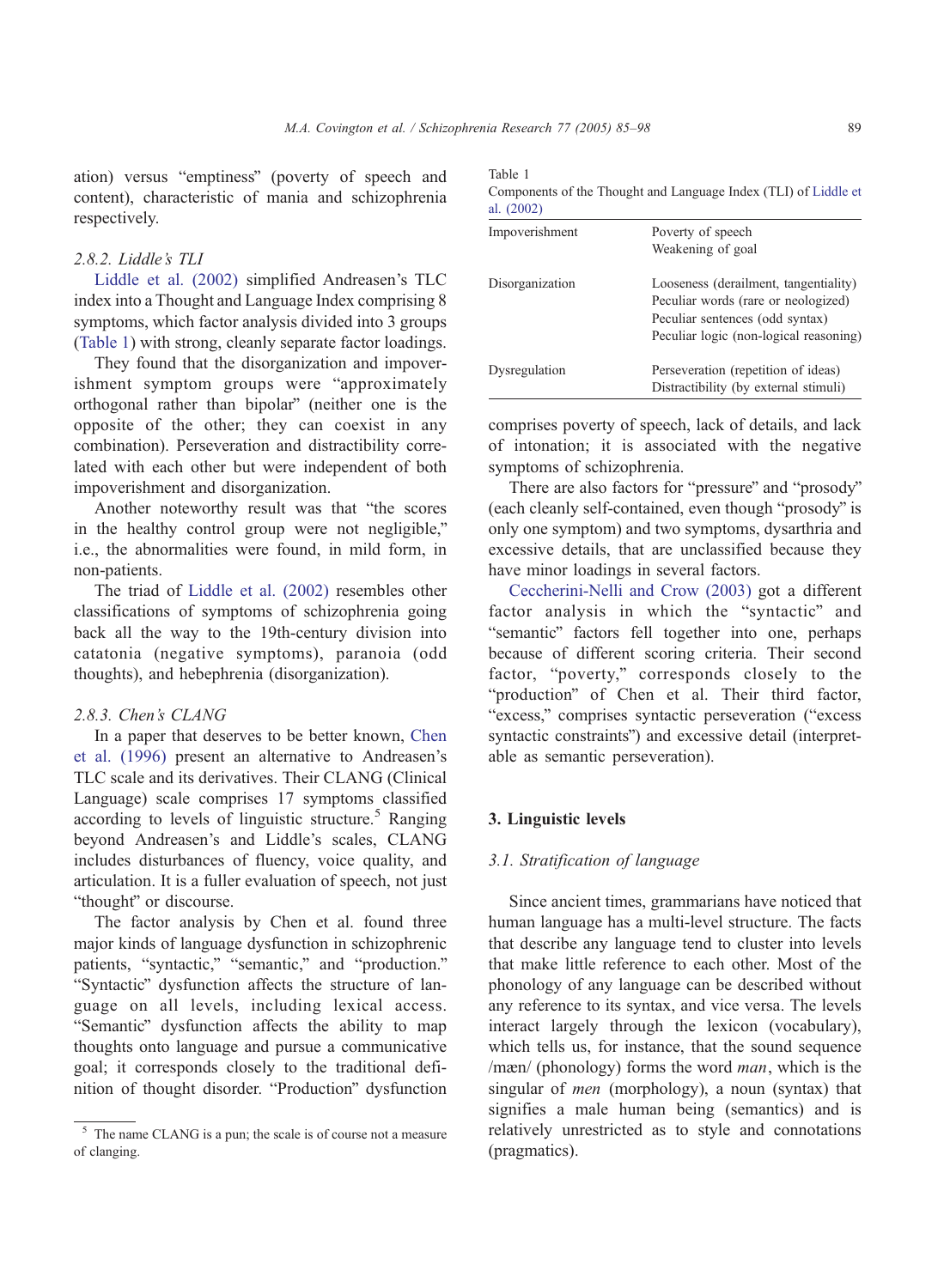In what follows, we review the literature on schizophrenic language abnormalities, level by level.

#### 3.2. Phonetics and phonology

## 3.2.1. Segmental phonology

According to all reports, segmental phonology in schizophrenia is obstinately normal. Even the most unintelligible utterances conform to the arrangements of speech sounds permitted in the patient's language. "In fact, because they are so consistent with the stress and phonemic rules of English, one thinks the patient has actually made utterances of the language which one has failed to catch" ([Chaika, 1974, p. 261\)](#page-11-0). Chaika is describing utterances which she presents both in phonetic transcription and in ordinary English spelling; they include the sawendon saw turch faw jueri and fooch with teykrimez. Compare [Lecours and](#page-12-0) Vanier-Clément (1976) and [Cutting \(1985\),](#page-11-0) who make similar points about wider sets of data.

#### 3.2.2. Prosody (timing and intonation)

Flattened intonation (aprosody) is an often-noted negative symptom of schizophrenia. [Cutting \(1985, p.](#page-11-0) 254) cites a number of studies showing that not only the production but also the comprehension of intonation contours (as an expression of emotion) is impaired. Other studies of aprosody are reviewed by [Rieber and Vetter \(1994,](#page-12-0) pp. 174–177) and [Alpert et](#page-10-0) al. (1989). Classic work on the acoustics of emotion was done by [Williams and Stevens \(1972\).](#page-13-0)

[Spoerri \(1966\)](#page-12-0) cites with approval an observation by C. Cherry that even when not demonstrably aprosodic, patients with schizophrenia often sound like a person talking on the telephone (in a day when telephones were less familiar and had poorer sound quality than today): the intonation and loudness are more constant, as if the hearer's response were not available for the speaker to adjust to it.

Schizophrenic speech contains more pauses and hesitations than normal speech. [Clemmer \(1980\)](#page-11-0) found that these characteristics of schizophrenic speech can be replicated in healthy volunteers by having them read or retell stories into which a completely extraneous, unrelated event has been inserted. Thus, the pauses of the schizophrenic may be at least partly the result of difficulties at the semantic or pragmatic level, rather than a specifically phonological impairment.

#### 3.2.3. Voice quality

Spoerri did pioneering work on both prosody and voice quality in schizophrenia ([Spoerri, 1961,](#page-12-0) 1964,1966). He reports that catatonia is associated with a voice quality called Gepresstheit 'strained quality' or Würgstimme 'choking voice' perhaps an extreme form of what English-speaking phoneticians call creaky voice.

Analyzing speech musicologically, [Stein \(1993\)](#page-12-0) found detectable abnormalities of pitch in almost all of the schizophrenics studied, but relatively few patients diagnosed with mania or reactive psychosis. She argues that flat intonation does not reflect absence of emotion: "those in the present study complained of an inability to express affect, but not an absence of affect"  $(p. 61)$ . Speaking in a soft monotone requires great effort; narrowed pitch and constricted timbre are "negative symptoms that require hard work" (ibid.). Spoerri's work, already mentioned, fills in abundant phonetic details with basically the same implication.

Stassen et al. (1995), Püschel et al. (1998), and their colleagues in Zürich have correlated acoustic properties of speech with schizophrenic symptoms. The analyses are statistical and do not probe deeply into the nature of the speech abnormalities. Other papers on psychiatric aspects of voice quality are cited by [Stassen \(1991\).](#page-12-0)

# 3.3. Morphology

Abnormal morphology in schizophrenia is quite rare. [Chaika \(1990, p. 92\)](#page-11-0) cites one patient:

I am being help[ed] with the food and the *medicate*... You have to be able to *memory* the process...

These could equally well be disruptions of syntax (wrong part of speech) or lexical retrieval (using words that are semantically right but syntactically off-target). [Kleist \(1914\)](#page-11-0) describes a patient who built a whole series of compounds on German Gefäss 'vessel', such as Zeitgefäss 'time-vessel'='-'watch or clock'. Kleist also describes patients who overused the adjective-forming suffixes -artig and  $-et.^6$ 

 $6$  Dialectal German for -ig, the adjective-forming suffix.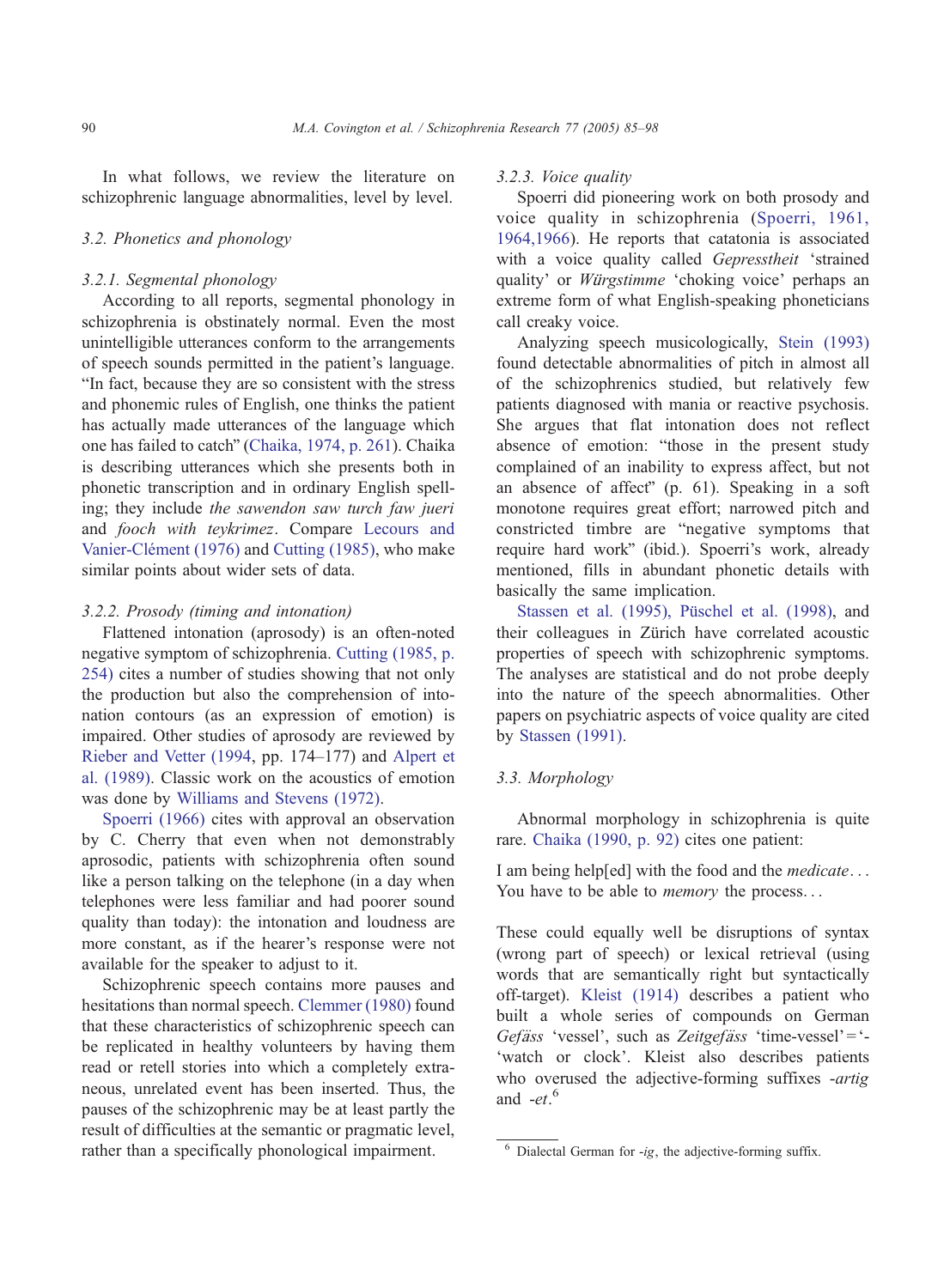## 3.4. Syntax

#### 3.4.1. Normal structure

The syntax of schizophrenic speech is generally normal, even when the semantics and discourse organization have completely broken down. Even "word salad" is made of normal syntactic components:

If we need soap when you can jump into a pool of water, and then when you go to buy your gasoline, my folks always thought they should get pop, but the best thing is to get motor oil... ([Andreasen, 1979a\)](#page-10-0)

This is a wild series of changes of topic, but there is nothing ungrammatical about it, bearing in mind that people need not speak in complete sentences.

## 3.4.2. Simplification

[Morice and Ingram \(1982\), Morice and McNicol](#page-12-0) (1985), and Morice and McNicol (1986) have demonstrated that schizophrenia is accompanied by a reduction in syntactic complexity and an impairment in syntactic comprehension. These results were replicated by [Fraser et al. \(1986\).](#page-11-0)

By itself, syntactic simplification need not indicate syntactic impairment. It could result from an overall cognitive deficit, difficulty concentrating, distraction, or a preference for expressing simpler ideas.

[Thomas et al. \(1987, 1990\)](#page-12-0) found greater syntactic simplification in patients with negative symptoms than in those with positive symptoms. The same research group further found that syntactic complexity diminishes as the chronic patient's condition deteriorates ([Thomas et al. \(1990\), King et al.](#page-12-0) (1990)). The syntactic impairment in schizophrenia appears to be a chronic degenerative symptom relatively unresponsive to treatment. This is not true of semantic deviance in schizophrenia, which tend to resolve at least partially with time, perhaps because it is masked by advancing impairment of another kind.

[Levy \(1966\)](#page-12-0) found that syntactic complexity rose above pretreatment levels when patients diagnosed with acute schizophrenia were successfully treated with chlorpromazine. Thus, even if chronically degenerative, syntactic impairment is treatable in the short term.

## 3.4.3. The price of language?

[DeLisi \(2001\)](#page-11-0) was the first to note that syntactic simplification in schizophrenia is relevant to theories of the evolution of language [Crow \(1997a,b\),](#page-11-0) (2000). Crow's hypothesis is that schizophrenia is "the price Homo sapiens pays for language." That is, the part of our genetic endowment that makes language possible is new and failure-prone, but so valuable that even with its failures (often manifesting as schizophrenia), it is preserved in the gene pool.

DeLisi demonstrated by literature review that language impairment in schizophrenia is pervasive. She then conducted an experiment based on five distinctive properties of human language enumerated by [Bickerton \(1990,](#page-10-0) pp. 122–126). Of the five, only phrasal complexity (measured through total amount of speech, clause conjunction, and clause embedding) was reduced in schizophrenia, and this reduction was familial and cosegregated with schizophrenia (it tended not to afflict non-schizophrenic members of the families).

This ties together the genetics of language and the genetics of schizophrenia in an important way, although since only one of Bickerton's five properties was found to be impaired, DeLisi's result arguably favors the picture of evolution of language painted by [Pinker \(1992\)](#page-12-0) rather than Bickerton's or Crow's hypotheses.

### 3.5. Semantics

[Oh et al. \(2002\)](#page-12-0) characterize formal thought disorder as "expressive semantic abnormality which, however, spares naming." As they note, the idea of such an abnormality goes back to [Head \(1926\),](#page-11-0) though he does not report an entirely clear case of it. Head used the term semantic aphasia for disorders in which naming was spared but structural semantics was severely impaired. In the cases that he reported, the impairment extended to syntax, discourse planning, other goal-directed activities, and integration of perceptions in context. This combination is, of course, not wildly different from schizophrenia.

In related work, [Rodriguez-Ferrera et al. \(2001\)](#page-12-0) examine the language impairment in thought-disordered schizophrenics whose general intellectual ability is preserved. Using language tests, they find "a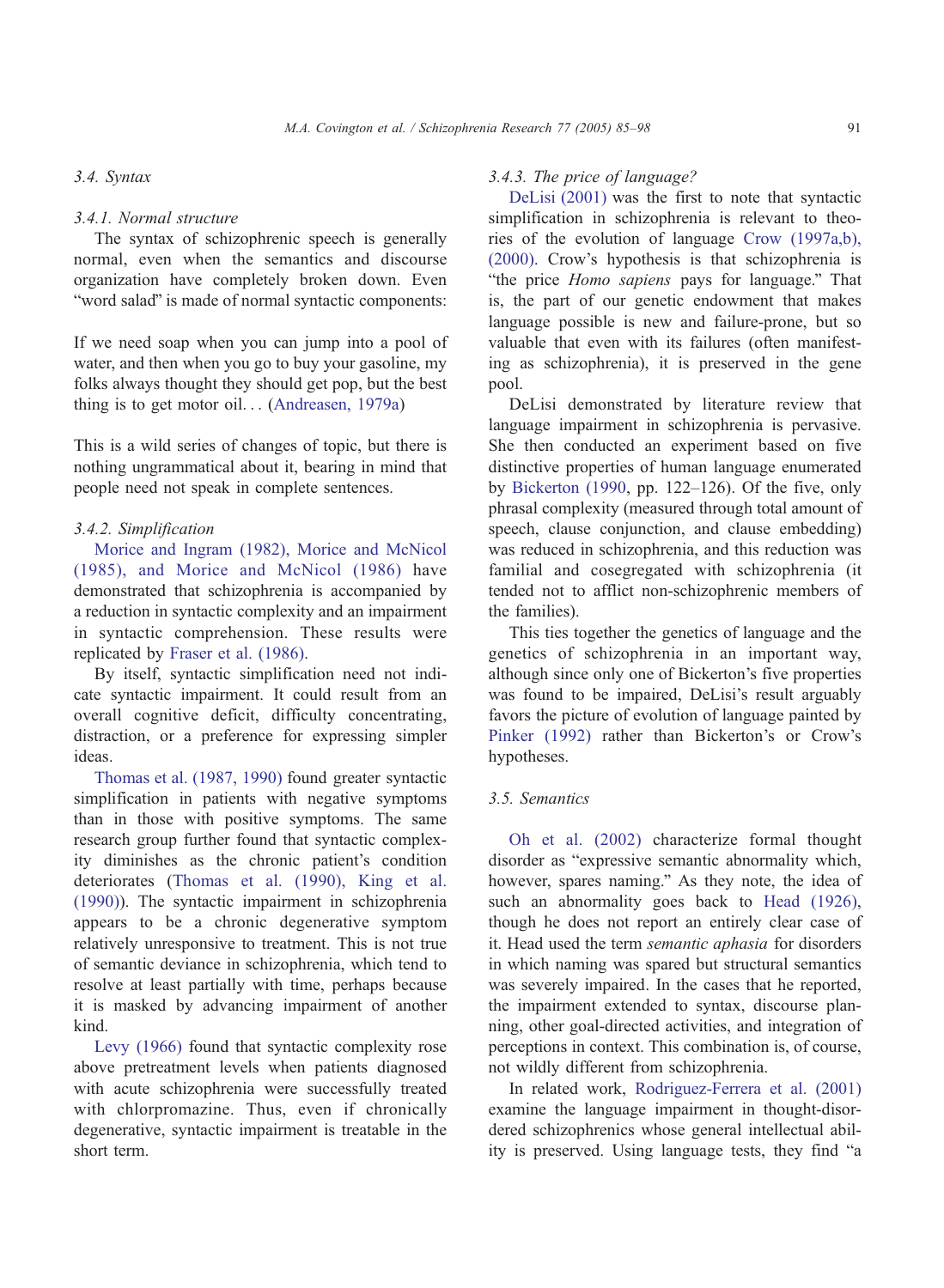pattern of relatively preserved syntax combined with more obviously impaired semantics, especially higher-order semantics" (p. 203). By higher-order semantics they mean the organization of individual propositions into larger structures (scripts and frames—the plot of a narrative or the logic flow of an exposition).

Very florid impairments are sometimes reported. When a patient with schizophrenia says something like:

Oh, it [life in a hospital] was superb, you know, the trains broke, and the pond fell in the front doorway. ([Oh et al., 2002, p. 235\)](#page-12-0)

do the words mean anything at all? Is the patient actually expressing a thought of a pond falling in the front doorway?

Perhaps not. Not only words, but even thoughts are semantic. That is, they encode concepts and can refer to real-world objects. There are also semantic relations between objects in the real world: smoke is a sign of fire, a picture is a sign of what it depicts, and modern society uses many arbitrary non-verbal symbols. It has been suggested that schizophrenia is fundamentally a semiotic disorder, a disorder of the recognition and use of sign relations (word-to-object, thought-toobject, and object-to-object).

This possibility is pursued at length by Wróbel (1990), who points out that the first symptom of schizophrenia is often a sense that everything in one's environment is filled with special meaning. This proceeds to delusions of reference and a breakdown of communication. See also [Harrod](#page-11-0) (1986), [Chaika and Lambe \(1986\),](#page-11-0) and [Harrow et](#page-11-0) al. (1986).

#### 3.6. Pragmatics

#### 3.6.1. Pragmatics defined

Pragmatics, the relationship between language and context, is the level most obviously disordered in schizophrenia: even when their pronunciation and grammar are perfectly normal, people with schizophrenia say strange things at strange times.

Pragmatics as an area of linguistics dates only from the 1970s, and we caution readers that pragmatic phenomena were lumped with semantics, or simply ignored, in earlier literature.

# 3.6.2. Cohesion and reference

Cohesion is the joining of a series of utterances through explicit words and sentence structures, such as pronouns, conjunctions, ellipsis, repetition, use of similar words, and the like. A large part of cohesion deals with establishing reference, i.e., identifying the real-world objects that the speaker is talking about, and keeping the reference clear without excessive repetition of words.

In a seminal work, [Rochester and Martin \(1979\)](#page-12-0) determined that cohesion is impaired in schizophrenia whether or not overt thought disorder is present:

- ! Both thought-disordered and non-thought-disordered patients with schizophrenia have a greater tendency to identify referents non-verbally (e.g., by pointing) compared to healthy controls.
- ! Patients with both types of schizophrenia have trouble with presumed information and indirect references. Normal speakers use presumption and indirect reference without confusing the hearer. Those with non-thought-disordered schizophrenia shy away from using them, as if they are not confident that they can predict what the hearer will understand. Those with thought-disordered schizophrenia often make obscure indirect references and presume information that has not been presented.
- ! Compared to healthy controls, the use of lexical cohesion is reduced in non-thought-disordered schizophrenia (where the speaker seems to be keeping things simple on purpose) but increased in thought-disordered schizophrenia, where many of the words refer to categories to which individual objects belong.

Subsequent studies of cohesion in schizophrenia have been numerous. [Docherty et al. \(1996\)](#page-11-0) finds disturbances of cohesion to be common in both schizophrenia and mania, but in different proportions. Structural unclarities and wrong words were especially common in schizophrenia; ambiguous words were especially common in mania. [Docherty et al.](#page-11-0) (2003) found that, in schizophrenia, many of these disturbances (all except vague reference) are "traitlike," stable over time, and relatively uncorrelated with formal thought disorder or severity of psychotic symptoms. This is particularly intriguing because poor cohesion in speech has been thought to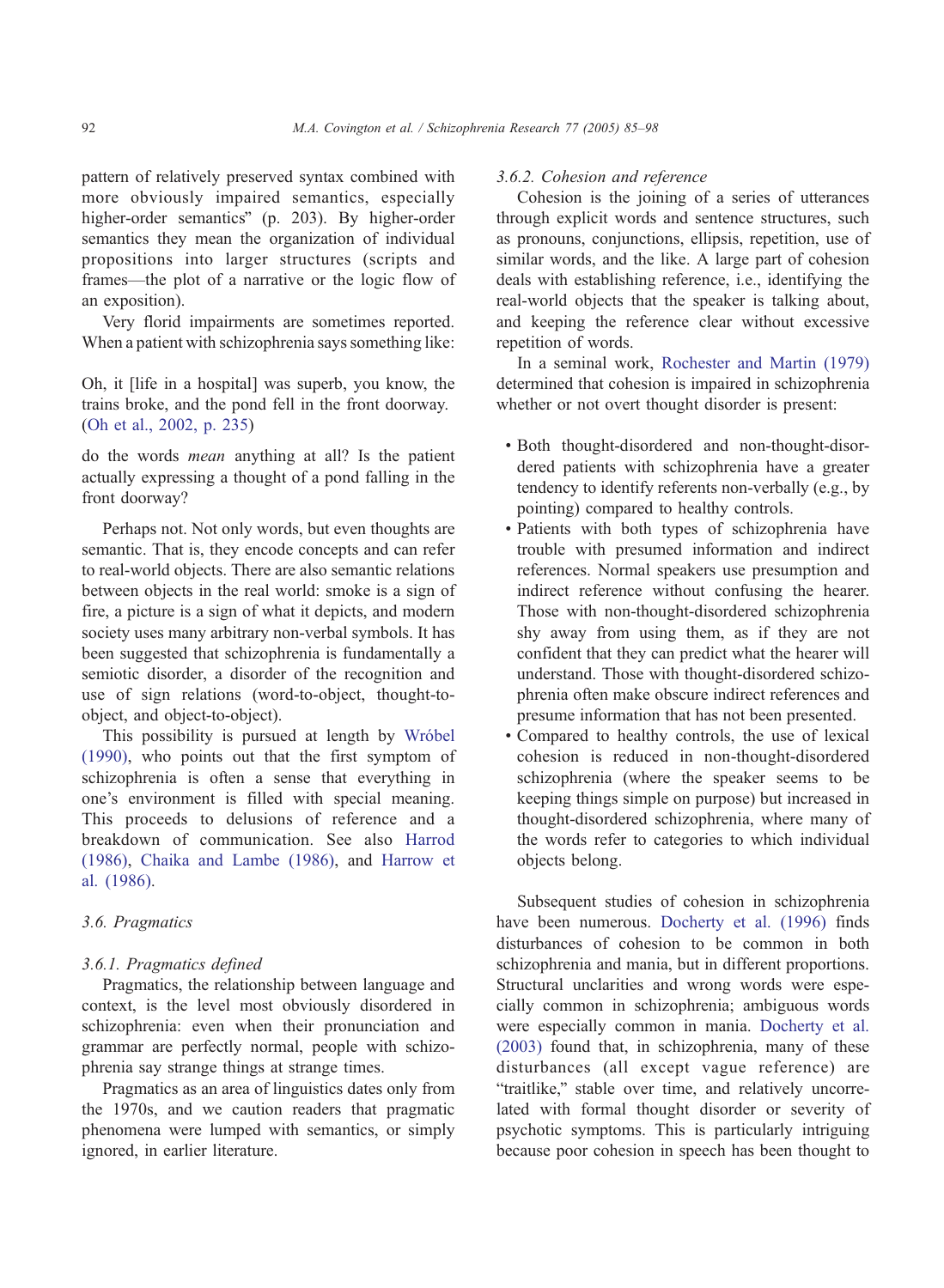be a prodromal or subclinical symptom in those with a genetic predisposition to schizophrenia ([Wynne et al.](#page-13-0) (1977), [Goldstein \(1985\),](#page-11-0) [Docherty \(1995\)\)](#page-11-0).

Much earlier, [Hoffman et al. \(1985\)](#page-11-0) noticed that pronoun reference was error-prone in the speech of patients diagnosed with schizophrenia. [Abu-Akel](#page-10-0) (1997, 1998) found that treatment with clozapine can improve the cohesion of schizophrenic patients' speech.

#### 3.6.3. Coherence (connectedness)

Schizophrenic speech is often described as "incoherent," meaning that it does not hold together. [Deese \(1978](#page-11-0) and [1984\)](#page-11-0) provides an exact way to characterize the coherence of expository discourse. The text or speech sample is broken into propositions or statements which are arranged into a tree diagram. Links in the tree mean not merely that the statements are related, but that the lower statement is dependent on the truth of the upper one to which it is linked.

Using a sentence-by-sentence version of Deese's trees, [Hoffman et al. \(1986\)](#page-11-0) found impaired coherence in both mania and schizophrenia, but the specific impairments were different. In general, patients with mania seemed to be juggling more than one discourse plan at once, resulting in sudden jumps between elaborate structures. Those with schizophrenia, however, showed an overall lack of structure, and different human scorers tended to analyze the same speech samples differently. This is convincing evidence that, in schizophrenia, discourse planning is impaired.

Nöth (1976) cites interesting examples of incoherent speech (in English) and gives a quantitative scheme for rating them.

#### 3.6.4. Grice's maxims and implicature

Talking is a cooperative human activity. [Grice](#page-11-0)  $(1975)$  identified a set of "maxims" which people follow in order to communicate cooperatively, such as "Give adequate information, but not too much," and "Be truthful." More than any other area of pragmatics, Grice's maxims involve extralinguistic conscious thinking, and particularly "theory of mind," which is claimed to be deeply disordered in schizophrenia ([Frith \(1992\),](#page-11-0) [Abu-Akel \(1999\)\)](#page-10-0).

Thus it is no surprise that Grice's maxims do not function normally in schizophrenia. [De Decker and](#page-11-0) Van de Craen (1987) observed that schizophrenic

speakers do not follow the maxims when producing speech—thus their answers to questions are off-topic, rambling, and uncooperative. See also [Corcoran and](#page-11-0) Frith (1996) and Tényi et al. (2002). Further experimentation in this area could yield sensitive tests for schizophrenic cognitive impairment.

## 3.6.5. Pragmatic disorders distinct from aphasia

Pragmatic disorders are increasingly being recognized as a set of specific impairments, distinct from aphasia, and found not only in schizophrenia, but also in autism, right-hemisphere damage, and traumatic brain injuries ([Martin and McDonald, 2003, Smith](#page-12-0) and Leinonen, 1992).

[Byrne et al. \(1998\)](#page-10-0) used clinical pragmatics tests to assess the pragmatic performance of 35 adults diagnosed with schizophrenia; they confirmed that discourse coherence was impaired. [Fine \(1999\)](#page-11-0) responded by noting a potential circularity: we diagnose schizophrenia on the basis of abnormal discourse, so it should be no surprise that discourse is abnormal in schizophrenia.

# 3.7. Lexical access

## 3.7.1. Word-finding difficulties

Difficulty retrieving lexical items is a common symptom of many mental disorders from brain injury to simple fatigue. In schizophrenia, word-finding is often disordered in a way that goes beyond simple impairment.

Crucially, a common symptom of schizophrenia is word approximation, the use of words that only approximate the intended meaning, such as reflector 'mirror' and exceeding 'protruding from' ([McKenna,](#page-12-0) 1994, p. 14). Word approximation often extends to overuse of existing word formation processes, such as handshoe 'glove,' paperskate 'ballpoint pen' ([Andreasen, 1979a\)](#page-10-0), and  $crusady$  'like a crusader' ([McKenna, 1994, p. 14\)](#page-12-0). Word approximation gives the hearer the distinct impression that the entire normal vocabulary is not at the speaker's immediate disposal.

[Allen et al. \(1993\)](#page-10-0) attribute reduced verbal fluency in schizophrenia to impaired lexical retrieval. In several experiments, none of the vocabulary was actually unavailable, but access to it was inefficient. Elvevåg et al. (2002a) and Elvevåg and Storms (2003)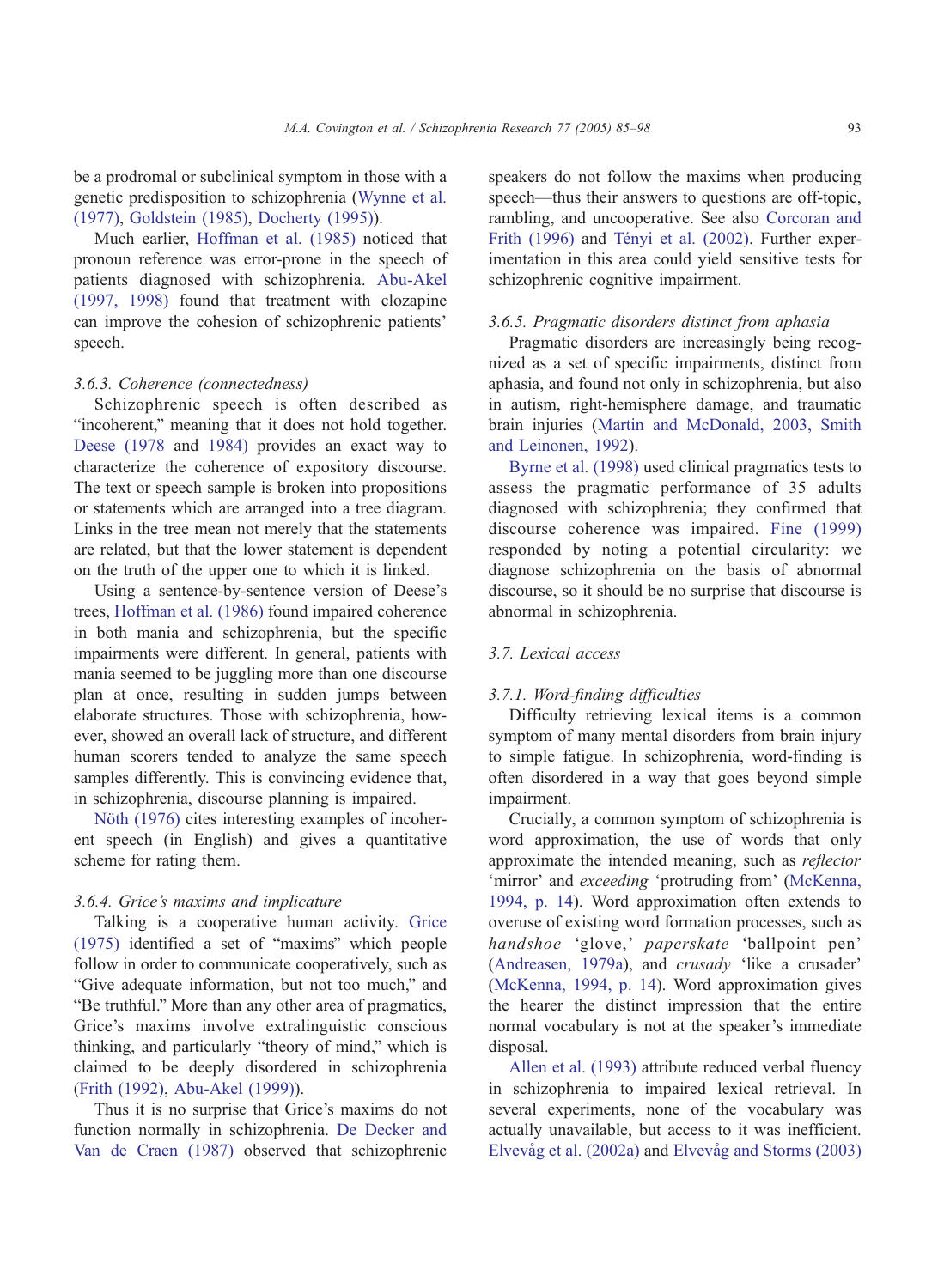report further studies in this area and critique the usefulness of some techniques previously used.

## 3.7.2. Neologisms

Sometimes, patients with schizophrenia make up a considerable vocabulary of their own, to express either commonplace ideas, as in "I sort of bawked the whole thing up," (Andreasen,  $1979a$ ), or their unique view of the world, as in split-kippered 'simultaneously alive in Lancashire and dead in Yorkshire' ([McKenna, 1994, p. 14\).](#page-12-0)

[Vetter \(1969,](#page-13-0) pp. 181–193) surveys neologisms and reviews many earlier studies. It appears from his cited examples that neologisms do not violate the phonotactics of the language, though they use uncommon combinations of sounds frequently (which is necessary in order to produce short words that do not exist).

## 3.7.3. Stilted speech

Impaired lexical retrieval appears to be one component of some, but not all, instances of what is called stilted speech in schizophrenia. For example:

(Interpreting "Discretion is the better part of valor":) Pliant rectitude is a trait more appropriate for successful living than hot-headedness, which is either stubborn or crusady. (Harrow and Quinlan, quoted by [McKenna, 1994, p. 14\)](#page-12-0)

One cannot help thinking that this patient would not have said *pliant rectitude* or *crusady* unless more common words for the same concepts were not accessible.

In other instances, stilted speech apparently involves no lexical impairment, only a failure to control the style (which is a matter of pragmatics), or possibly, as [Chen et al. \(1996\)](#page-11-0) put it, "excessive syntactic constraint."

A fascinating account of stilted speech "from the inside" is given by [Hoffer and Callbeck \(1960, p.](#page-11-0) 144). The narrator was suffering from a schizophrenia-like state induced by LSD and penicillamine and was particularly troubled by an inability to express or understand emotions.

## 3.7.4. Intact lexical boundaries

Using pictures that "morphed" gradually from one shape into another, Elvevåg et al. (2002b) found that the boundaries of applicability of words such as boot, shoe, chair, and stool are unchanged in schizophrenia compared to healthy controls. Accordingly, in this sense, schizophrenic thinking cannot be called "overinclusive," and access to the core meanings of common words is unimpaired.

### 3.7.5. Association chaining (glossomania)

Association chaining may be the only abnormality of schizophrenic speech for which a clear explanation can be offered. It is also found in mania. The speaker is distracted by the sound or meaning of his own words, and leads himself off the topic, sentence by sentence. In essence, it is a form of derailment driven, apparently, by self-monitoring.

[Cohen et al. \(1974\)](#page-11-0) discovered that, in schizophrenia, semantic glossomania can be triggered by a difficult expressive semantic task. Subjects had to identify a disc by color. With a particularly subtle color distinction, a typical normal description was:

Both are salmon colored. This one, however, has more pink.

Patients with schizophrenia, however, readily went off into glossomania, producing utterances such as:

A fish swims. You call it a salmon. You cook it. You put it in a can. You open the can. You look at it in this color. Salmon fish.

Cohen et al. attribute the glossomania to a failure of editing. In order to describe the color, the speaker must consider many things that are associated with it, and patients with schizophrenia lack the ability to edit out the unwanted alternatives.

## 3.7.6. The lexicon as a semantic network

Connections between words (or word senses) play a vital role in human language. Sentences such as There are pigs in the pen and There is ink in the pen would be much harder to understand if the two different senses of *pen* were not triggered by semantic priming from pigs and ink respectively.

Studies of the semantic network in schizophrenia go back at least to [Kent and Rosanoff \(1910\).](#page-11-0) According to a comprehensive review by [Minzenberg](#page-12-0) et al. (2002), in schizophrenia, experimental results involving automatic responses are quite variable;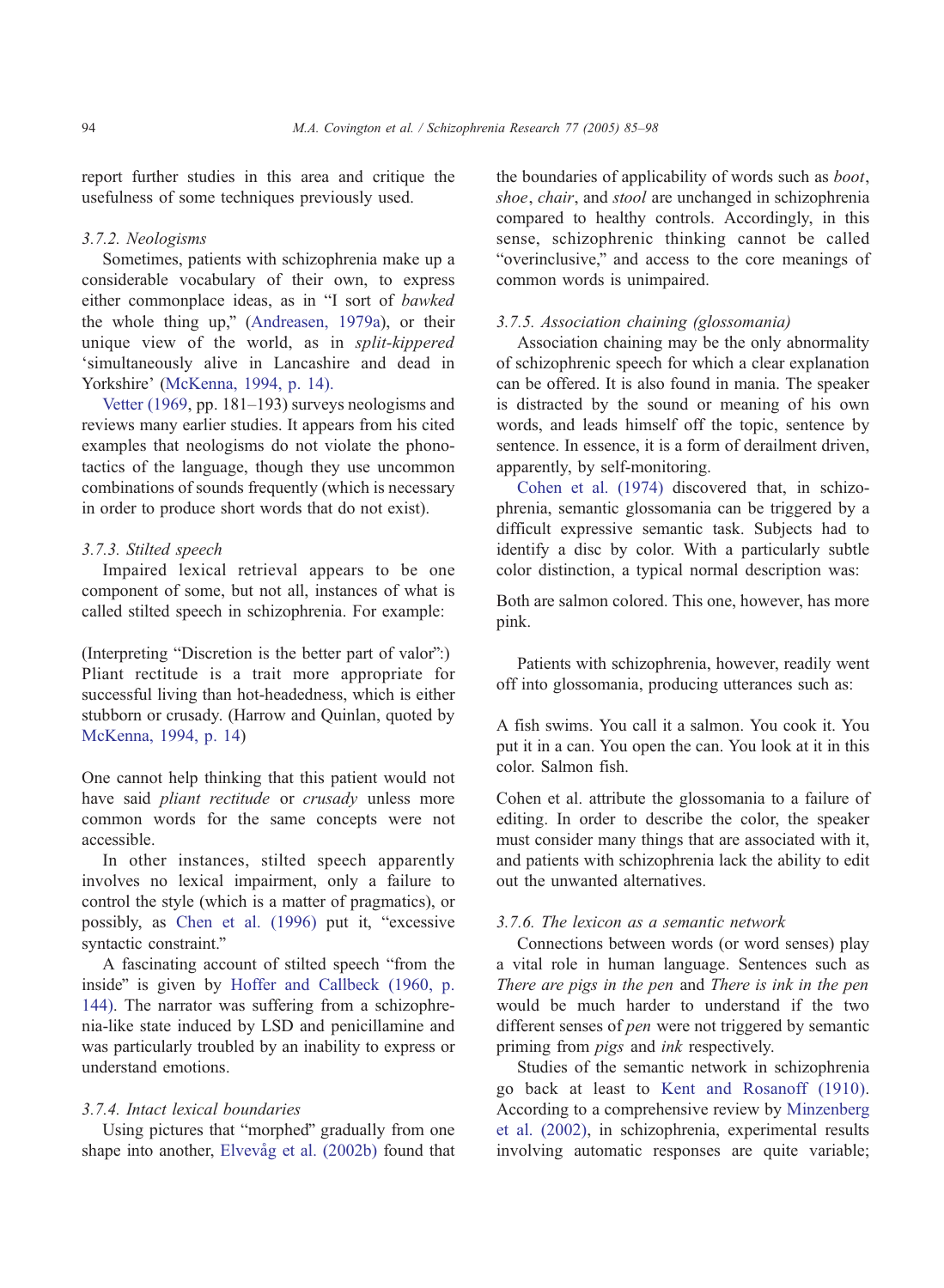<span id="page-10-0"></span>some show priming to be impaired, and some, especially in mania-like states, show it to be enhanced. Controlled (conscious) responses, however, are consistently impaired. This indicates that the impairment in semantic access to the lexicon has to do more with utilization of the information than with initial activation of the appropriate node.

Other studies of word recall in schizophrenia generally point toward impaired control of spreading activation ([Nestor et al. \(1998\);](#page-12-0) [Goldberg et al.](#page-11-0) (1998); Aloia et al. (1998); [Kuperberg et al. \(1998\)\)](#page-12-0). Semantic priming can also be studied through the N400 electroencephalographic response ([Fogelson et](#page-11-0) al., 2004); on the use of this technique in schizophrenia, see [Mathalon et al. \(2002\), Niznikiewicz et](#page-12-0) al. (1999), (2002), and the studies reviewed by [Minzenberg et al. \(2002, pp. 713–714\).](#page-12-0)

## 3.8. Directions for future research

Except for semantic priming and discourse cohesion, hardly any aspects of schizophrenic language are well explored. Thus, this entire literature review is practically an agenda for future research. Nonetheless, a few possibilities stand out:

- ! Tools for all levels of analysis, from phonetics to pragmatics, should be computerized. Not only is the computer faster than a human analyst, it is also free from bias; computer analyses are perfectly reproducible. Recent advances in natural language processing, corpus linguistics, and computer power make analysis much easier than before.
- ! Current psycholinguistics, advancing rapidly, can shed light on old issues. The work of Pulvermüller (2002) and [Jackendoff \(2002\)](#page-11-0) has not yet been applied to schizophrenia research.
- ! The paroxysmal nature of schizophrenic language disturbances should be investigated. Can schizophasia be induced by particular cognitive tasks ([Cohen et al., 1974\)](#page-11-0), stimuli, or drugs? What is known about the state of the brain during the paroxysms?
- ! The heredity of schizophrenic language impairment [\(DeLisi, 2001\)](#page-11-0) should also be investigated further. It may provide a solid biological basis for differentiating types of schizophrenia.

! Prodromal and subclinical cases of schizophrenia may be detectable by measuring language impairment. This is a public health issue because drug treatment is apparently more effective if started early, and early detection of schizophrenia can save the patient from a wide range of personal misfortunes.

Above all, researchers in this field should do the obvious. Numerous lines of investigation lie open before us and should be pursued.

## References

- Abu-Akel, A., 1997. A study of cohesive patterns and dynamic choices utilized by two schizophrenic patients in dialog, preand post-medication. Lang. Speech 40, 331 – 351.
- Abu-Akel, A., 1998. The study of cohesion in schizophrenia: theory and application. Issues Appl. Linguist. 9, 37 – 60.
- Abu-Akel, A., 1999. Impaired theory of mind in schizophrenia. Pragmat. Cogn. 7, 247 – 282.
- Allen, H.A., Liddle, P.F., Frith, C.D., 1993. Negative features, retrieval processes and verbal fluency in schizophrenia. Br. J. Psychiatry 163, 769 – 775.
- Aloia, M.S., Gourovitch, M.L., Missar, D., Pickar, D., Weinberger, D.R., Goldberg, T.E., 1998. Cognitive substrates of thought disorder: II. Specifying a candidate cognitive mechanism. Am. J. Psychiatry 155, 1677 – 1684. Sequel to Goldberg et al. (1998).
- Alpert, M., Rosen, A., Welkowitz, J., Sobin, C., Borod, J., 1989. Vocal acoustic correlates of at affect in schizophrenia: similarity to Parkinson's disease and right hemisphere disease and contrast depression. Br. J. Psychiatry  $154$ ,  $51-56$ .
- Andreasen, N.C., 1979a. Thought, language, and communication disorders: clinical assessment, definition of terms, and assessment of their reliability. Arch. Gen. Psychiatry 36, 1315 – 1321.
- Andreasen, N.C., 1979b. Thought, language, and communication disorders: diagnostic significance. Arch. Gen. Psychiatry 36, 1325 – 1330.
- Andreasen, N.C., 1986. Scale for the assessment of thought, language, and communication (TLC). Schizophr. Bull. 12, 473 – 482.
- Andreasen, N.C., Grove, W.M., 1986. Thought, language, and communication in schizophrenia: diagnosis and prognosis. Schizophr. Bull. 12, 348 – 359.
- Bickerton, D., 1990. Language and Species. University of Chicago Press, Chicago.
- Byrne, M.E., Crowe, T.A., Griffin, P.S., 1998. Pragmatic language behaviors of adults diagnosed with chronic schizophrenia. Psychol. Rep. 83, 835 – 846.
- Ceccherini-Nelli, A., Crow, T.J., 2003. Disintegration of the components of language as the path to a revision of Bleuler's and Schneider's concepts of schizophrenia. Br. J. Psychiatry 182, 233 – 240.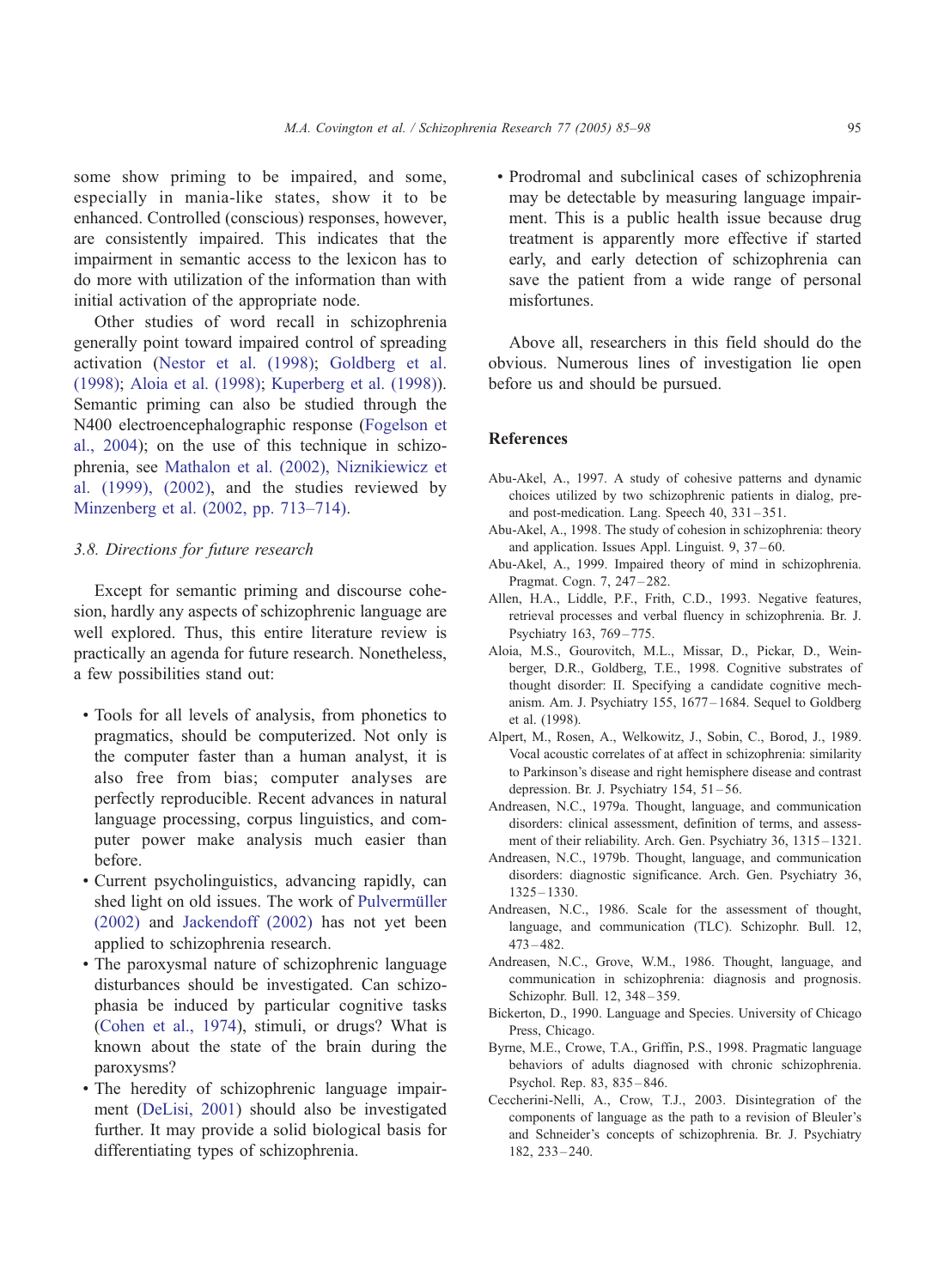- <span id="page-11-0"></span>Chaika, E., 1974. A linguist looks at "schizophrenic" language. Brain Lang. 1, 257-276.
- Chaika, E.O., 1990. Understanding Psychotic Speech: Beyond Freud and Chomsky. Charles C. Thomas, Springfield, Illinois.
- Chaika, E., Lambe, R., 1986. Is schizophrenia a semiotic disorder? Schizophr. Bull. 12, 14-15.
- Chapman, J., 1966. The early symptoms of schizophrenia. Br. J. Psychiatry 112, 225 – 251.
- Chen, E.Y.H., Lam, L.C.W., Kan, C.S., Chan, C.K.Y, Kwok, C.L., Nguyen, D.G.H., Chen, R.Y.L., 1996. Language disorganisation in schizophrenia: validation and assessment with a new clinical rating instrument. Hong Kong J. Psychiatry  $6(1)$ ,  $4-13$ .
- Clemmer, E.J., 1980. Psycholinguistic aspects of pauses and temporal patterns in schizophrenic speech. J. Psycholinguist. Res. 9,  $161 - 185$ .
- Cohen, B.D., Nachmani, G., Rosenberg, S., 1974. Referent communication disturbances in acute schizophrenia. J. Abnorm. Psychol. 83,  $1 - 13$ .
- Corcoran, R., Frith, C.D., 1996. Conversational conduct and the symptoms of schizophrenia. Cogn. Neuropsychiatry 1,  $305 - 318.$
- Crow, T.J., 1997a. Is schizophrenia the price that Homo sapiens pays for language? Schizophr. Res. 28, 127-141.
- Crow, T.J., 1997b. Schizophrenia as failure of hemispheric dominance for language. Trends Neurosci. 20, 339 – 343.
- Crow, T.J., 2000. Schizophrenia as the price that Homo sapiens pays for language: a resolution of the central paradox in the origin of the species. Brain Res. Rev. 31, 118-129.
- Cutting, J., 1985. The Psychology of Schizophrenia. Churchill Livingstone, Edinburgh.
- De Decker, B., Van de Craen, P., 1987. Towards an interpersonal theory of schizophrenia. In: Wodack, R., Van de Craen, P. (Eds.), Neurotic and Psychotic Language Behaviour. Multilingual Matters, Clevedon, England, pp. 249-265.
- DeLisi, L.E., 2001. Speech disorder in schizophrenia: review of the literature and exploration of its relation to the uniquely human capacity for language. Schizophr. Bull. 27, 481 – 496.
- Deese, J., 1978. Thought into speech. Am. Sci. 66, 314 321.
- Deese, J., 1984. Thought into Speech: The Psychology of a Language. Prentice-Hall, Englewood Cliffs, N.J.
- Docherty, N.M., 1995. Linguistic reference performance in parents of schizophrenic patients. Psychiatry 58, 20 – 27.
- Docherty, N.M., DeRosa, M., Andreasen, N.C., 1996. Communication disturbances in schizophrenia and mania. Arch. Gen. Psychiatry 53, 358 – 364.
- Docherty, N.M., Cohen, A.S., Nienow, T.M., Dizneo, T.J., Dangelmaier, R.E., 2003. Stability of formal thought disorder and referential communication disturbances in schizophrenia. J. Abnorm. Psychology 112, 469 – 475.
- Elvevåg, B., Fisher, J.E., Gurd, J.M., Goldberg, T.E., 2002a. Semantic clustering in verbal fluency: schizophrenic patients versus control participants. Psychol. Med. 32, 909 – 917.
- Elvevåg, B., Weickert, T., Wechsler, M., Coppola, R., Weinberger, D.R., Goldberg, T.E., 2002b. An investigation of the integrity of semantic boundaries in schizophrenia. Schizophr. Res. 53,  $187 - 198.$
- Elvevåg, B., Storms, G., 2003. Scaling and clustering in the study of semantic disruptions in schizophrenia: a re-evaluation. Schizophr. Res. 63, 237 – 246.
- Fine, J., 1999. On the puzzle of language, pragmatics, and schizophrenia. Psychol. Rep. 84, 84 – 86.
- Fogelson, N., Loukas, C., Brown, J., Brown, P., 2004. A common N400 EEG component reflecting contextual integration irrespective of symbolic form. Clin. Neurophysiol. 115, 1349-1358.
- Fraser, W.I., King, K.M., Thomas, P., Kendell, R.E., 1986. The diagnosis of schizophrenia by language analysis. Br. J. Psychiatry 148, 275 – 278.
- Freud, S., 1904/1965. Zur psychopathologie des alltagslebens (Translated by Alan Tyson). The psychopathology of everyday life. Norton, New York.
- Frith, C.D., 1992. The Cognitive Neuropsychology of Schizophrenia. Psychology Press, Hove, E. Sussex.
- Fromkin, V.A. (Ed.), 1973. Speech Errors as Linguistic Evidence. Mouton, The Hague.
- Fromkin, V.A., 1975. A linguist looks at "A linguist looks at 'schizophrenic language."". Brain Lang. 2, 498 – 503.
- Gerson, S.N., Benson, D.F., Frazier, S.H., 1977. Diagnosis: schizophrenia versus posterior aphasia. Am. J. Psychiatry 134, 966 – 969.
- Goldberg, T.E., Aloia, M.S., Gourovitch, M.L., Missar, D., Pickar, D., Weinberger, D.R., 1998. Cognitive substrates of thought disorder: I. The semantic system. Am. J. Psychiatry 155, 1671 – 1676 (See Aloia et al. (1998) for follow-up).
- Goldstein, M.J., 1985. Family factors that antedate the onset of schizophrenia and related disorders: the results of a fifteen-year prospective longitudinal study. Acta Psychiatr. Scand., Suppl. 17 (Suppl. 319),  $7-18$ .
- Grice, H.P., 1975. Logic and conversation. In: Cole, P., Morgan, J. (Eds.), Syntax and Semantics, Speech Acts, vol. 3. Academic Press, New York, pp.  $41 - 58$ .
- Harrod, J.B., 1986. Schizophrenia as a semiotic disorder. Schizophr. Bull.  $12, 12 - 13$ .
- Harrow, M., Prather, P., Lanin-Kettering, I., 1986. Is schizophrenia a semiotic disorder? Schizophr. Bull. 12, 15-19.
- Head, H., 1926. Aphasia and Kindred Disorders of Speech. Cambridge University Press, Cambridge. 2 vols.
- Hoffer, A., Callbeck, M.J., 1960. Drug-induced schizophrenia. J. Ment. Sci. 106, 138-159.
- Hoffman, R.E., Hogben, G.L., Smith, H., Calhoun, W.F., 1985. Message disruptions during syntactic processing in schizophrenia. J. Commun. Disord. 18, 183 – 202.
- Hoffman, R.E., Stopek, S., Andreasen, N.C., 1986. A comparative study of manic vs. schizophrenic speech disorganization. Arch. Gen. Psychiatry 43, 831-838.
- Jackendoff, R.S., 2002. Foundations of Language: Brain, Meaning, Grammar, Evolution. Oxford University Press, Oxford.
- Kent, G.H., Rosanoff, M.D., 1910. A study of association in insanity. Am. J. Insanity 67, 317 – 390.
- King, K., Fraser, W.I., Thomas, P., Kendell, R.E., 1990. Reexamination of the language of psychotic subjects. Br. J. Psychiatry 156, 211-215.
- Kleist, K., 1914. Aphasie und Geisteskrankheit. Münch. Med. Wochenschr. 61, 8-12.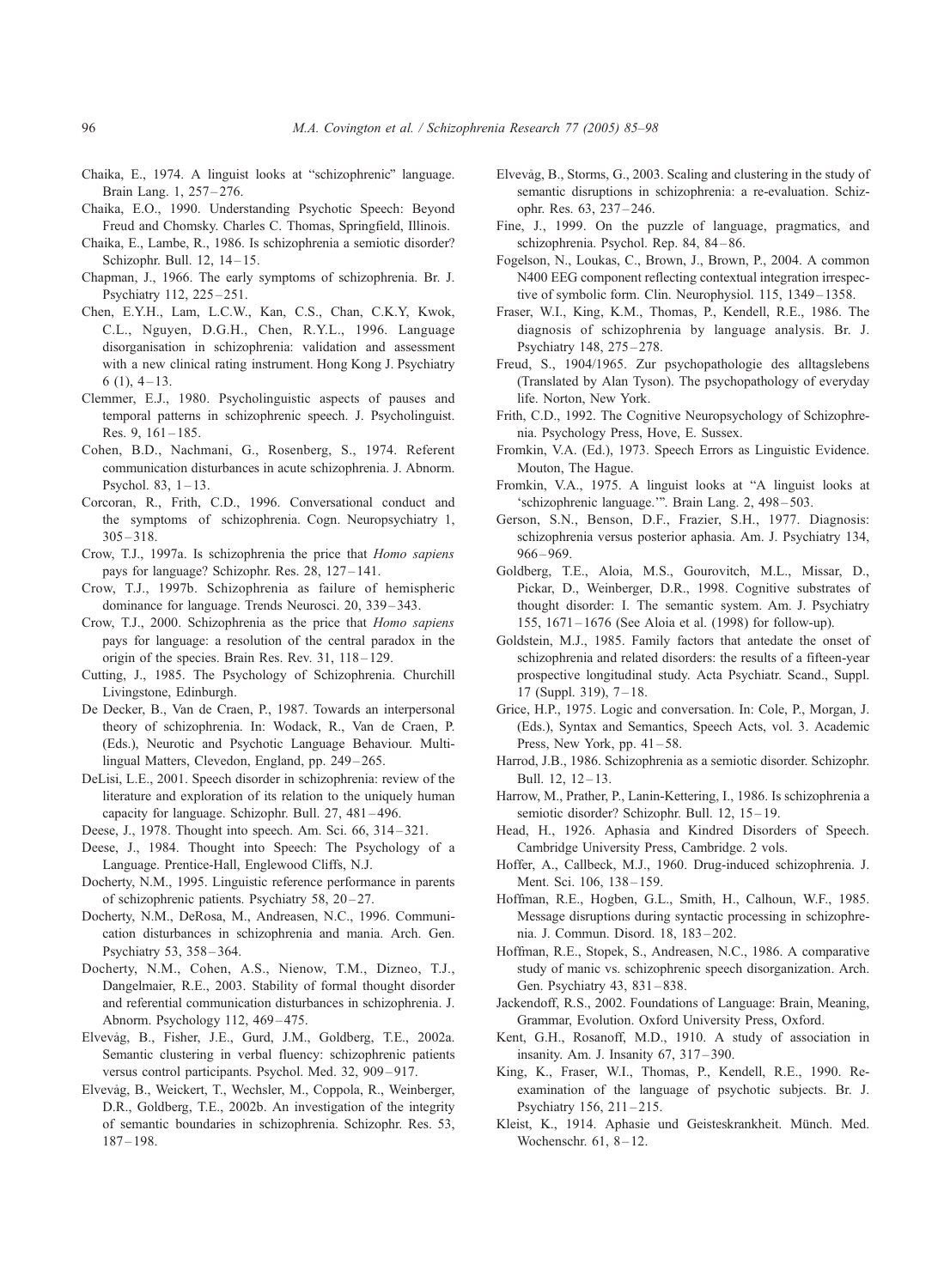- <span id="page-12-0"></span>Kuperberg, G.R., McGuire, P.K., David, A.S., 1998. Reduced sensitivity to linguistic context in schizophrenic thought disorder: evidence from on-line monitoring for words in linguistically anonymous sentences. J. Abnorm. Psychology 107, 423 – 434.
- Lecours, A.R., Vanier-Clément, M., 1976. Schizophasia and jargonaphasia. Brain Lang. 3, 516 – 565.
- Levy, R., 1966. The effect of chlorpromazine on sentence structure of schizophrenic patients. Psychopharmacologia 13, 426 – 432.
- Liddle, P.F., Ngan, E.T.C., Caissie, S.L., Anderson, C.M., Bates, A.T., Quested, D.J., White, R., Weg, R., 2002. Thought and language index: an instrument for assessing thought and language in schizophrenia. Br. J. Psychiatry 181, 326-330.
- Martin, I., McDonald, S., 2003. Weak coherence, no theory of mind, or executive dysfunction? Solving the puzzle of pragmatic language disorders. Brain Lang. 85, 451-466.
- Mathalon, D.H., Faustman, W.O., Ford, J.M., 2002. N400 and automatic semantic processing abnormalities in patients with schizophrenia. Arch. Gen. Psychiatry 59, 641-648.
- McGrath, J., 1991. Ordering thoughts on thought disorder. Br. J. Psychiatry 158, 307 – 316.
- McKenna, P.J., 1994. Schizophrenia and Related Syndromes. Oxford University Press, Oxford.
- Mellor, C.S., 1970. First rank symptoms of schizophrenia. Br. J. Psychiatry 117, 15-23.
- Meringer, R., Mayer, C., 1895. Versprechen und Verlesen: Eine Psychologisch-linguistische Studie. Benjamins, Amsterdam. Reprinted 1978.
- Minzenberg, M.J., Ober, B.A., Vinogradov, S., 2002. Semantic priming in schizophrenia: a review and synthesis. J. Int. Neuropsychol. Soc. 8, 699-720.
- Morice, R., Ingram, J.C.L., 1982. Language analysis in schizophrenia: diagnostic implications. Aust. N. Z. J. Psychiatry 16,  $11 - 21$ .
- Morice, R., McNicol, D., 1985. The comprehension and production of complex syntax in schizophrenia. Cortex 21, 567 – 580.
- Morice, R., McNicol, D., 1986. Language changes in schizophrenia: a limited replication. Schizophr. Bull. 12, 239 – 251.
- Nestor, P.G., Akdag, S.J., O'Donnell, B.F., Niznikiewicz, M., Law, S., Shenton, M.E., McCarley, R.W., 1998. Word recall in schizophrenia: a connectionist model. Am. J. Psychiatry 155, 1685 – 1690.
- Niznikiewicz, M.A., Voglmaier, M., Shenton, M.E., Seidman, L.J., Dickey, C.C., Rhoads, R., Teh, E., McCarley, R.W., 1999. Electrophysiological correlates of language processing in schizotypal personality disorder. Am. J. Psychiatry 156, 1052 – 1058.
- Niznikiewicz, M.A., Shenton, M.E., Voglmaier, M., Nestor, P.G., Dickey, C.C., Frumin, M., Seidman, L.J., Allen, C.G., McCarley, R.W., 2002. Semantic dysfunction in women with schizotypal personality disorder. Am. J. Psychiatry 159, 1767 – 1774.
- Nöth, W., 1976. Textkohärenz und Schizophrenie. Lili: Zeitschrift für Literaturwissenschaft und Linguistik 6.23/24, 175-194.
- Oh, T.M., McCarthy, R.A., McKenna, P.J., 2002. Is there a schizophasia? A study applying the single case approach

to formal thought disorder in schizophrenia. Neurocase 8,  $233 - 244.$ 

- Pinard, G., Lecours, A.R., 1983. The language of psychotics and neurotics. In: Ours, A.R., Lhermitte, F., Bryans, B. (Eds.), Aphasiology. Ballière Tindall, London, pp. 313-335.
- Pinker, S., 1992. Review of Bickerton (1990). Language 68, 375 – 382.
- Pulvermüller, F., 2002. The Neuroscience of Language. Cambridge University Press, Cambridge.
- Püschel, J., Stassen, H.H., Bomben, G., Scharfetter, C., Hell, D., 1998. Speaking behavior and speech sound characteristics in acute schizophrenia. J. Psychiatr. Res. 32, 89 – 97.
- Rieber, R.W., Vetter, H., 1994. The problem of language and thought in schizophrenia: a review. J. Psycholinguist. Res. 23,  $149 - 195$ .
- Rochester, S., Martin, J.R., 1979. Crazy Talk: A Study of the Discourse of Schizophrenic Speakers. Plenum, New York.
- Rodriguez-Ferrera, S., McCarthy, R.A., McKenna, P.J., 2001. Language in schizophrenia and its relationship to formal thought disorder. Psychol. Med. 31, 197-205.
- Schneider, K., 1959. Clinical Psychopathology. Grune & Stratton, New York. Hamilton, M.W. (Trans.).
- Smith, B.R., Leinonen, E., 1992. Clinical Pragmatics: Unravelling the Complexities of Communicative Failure. Chapman & Hall, London.
- Spoerri, T., 1961. Der Ausdruck der gepreßten Sprechstimme (Würgstimme) bei chronischen Schizophrenen. Confin. Psychiatr. 4, 123-132.
- Spoerri, T., 1964. Sprachphänomene und Psychose. S. Karger, Basel.
- Spoerri, T., 1966. Speaking voice of the schizophrenic patient. Arch. Gen. Psychiatry 14, 581-585.
- Stassen, H.H., 1991. Affective state and voice: the specific properties of overtone distributions. Methods Inf. Med. 30,  $44 - 52.$
- Stassen, H.H., Albers, M., Püschel, J., Scharfetter, C., Tewesmeier, M., Woggon, B., 1995. Speaking behavior and voice sound characteristics associated with negative schizophrenia. J. Psychiatr. Res. 29, 277 – 296.
- Stein, J., 1993. Vocal alterations in schizophrenic speech. J. Nerv. Ment. Dis. 181, 59-62.
- Taylor, M.A., 1999. The Fundamentals of Clinical Neuropsychiatry. Oxford University Press, New York.
- Tényi, T., Herold, R., Szili, I.M., Trixler, M., 2002. Schizophrenics show a failure in the decoding of violations of conversational implicatures. Psychopathology 35, 25 – 27.
- Thomas, P., 1997. What can linguistics tell us about thought disorder? In: Muir, J.F.N. (Ed.), Communication and the Mentally Ill Patient: Developmental and Linguistic Approaches to Schizophrenia. Kingsley, London, pp. 30-42.
- Thomas, P., Fraser, W., 1994. Linguistics, human communication, and psychiatry. Br. J. Psychiatry 165, 585 – 592.
- Thomas, P., King, K., Fraser, W.I., 1987. Positive and negative symptoms of schizophrenia and linguistic performance. Acta Psychiatr. Scand. 76, 144 – 151.
- Thomas, P., King, K., Fraser, W.I., Kendell, R.E., 1990. Linguistic performance in schizophrenia: a comparison of acute and chronic patients. Br. J. Psychiatry 156, 204-210.